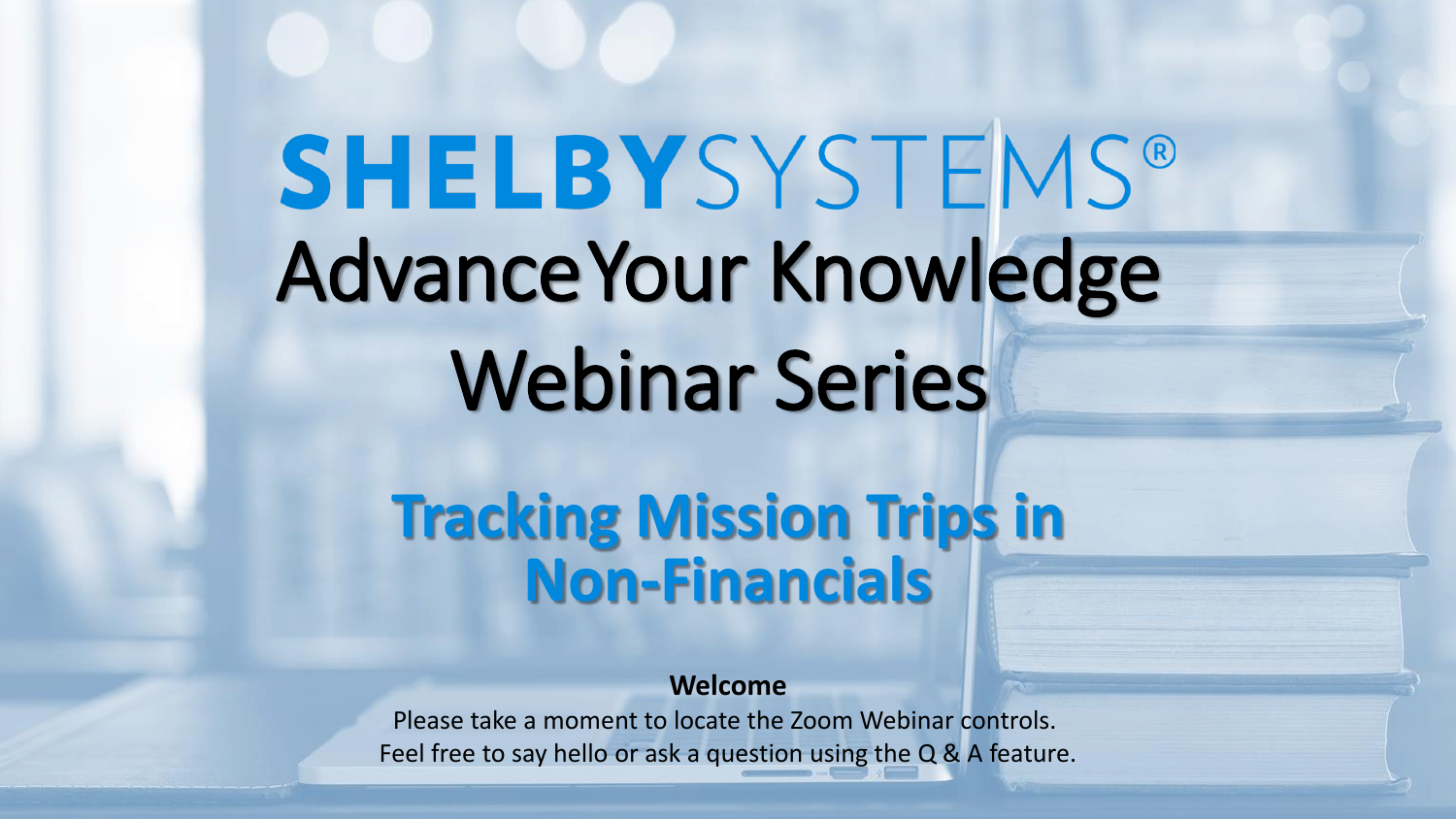#### Welcome – Introducing our Panelist

#### Ben Lane

ShelbyNext Trainer

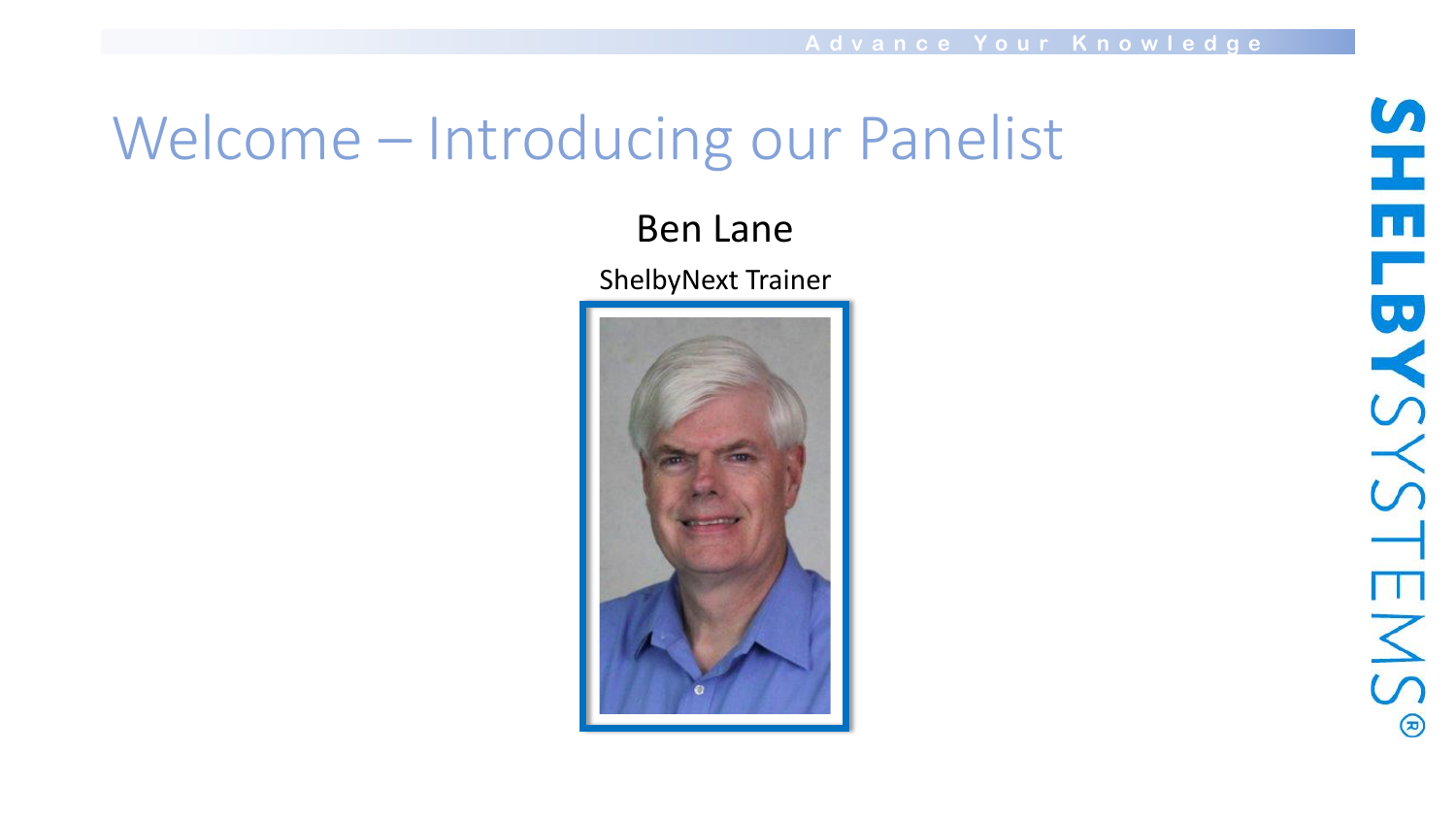# Charitable Giving or not

Are payments to cover personal or family expenses on short-term mission trips considered charitable giving and reportable on the giving letter or not charitable giving?

or **Yes No** 

If I am paying for someone else?

If I am paying for myself?

This is a very important question for your organization to answer since it determines how you will set up the categories to receive the money.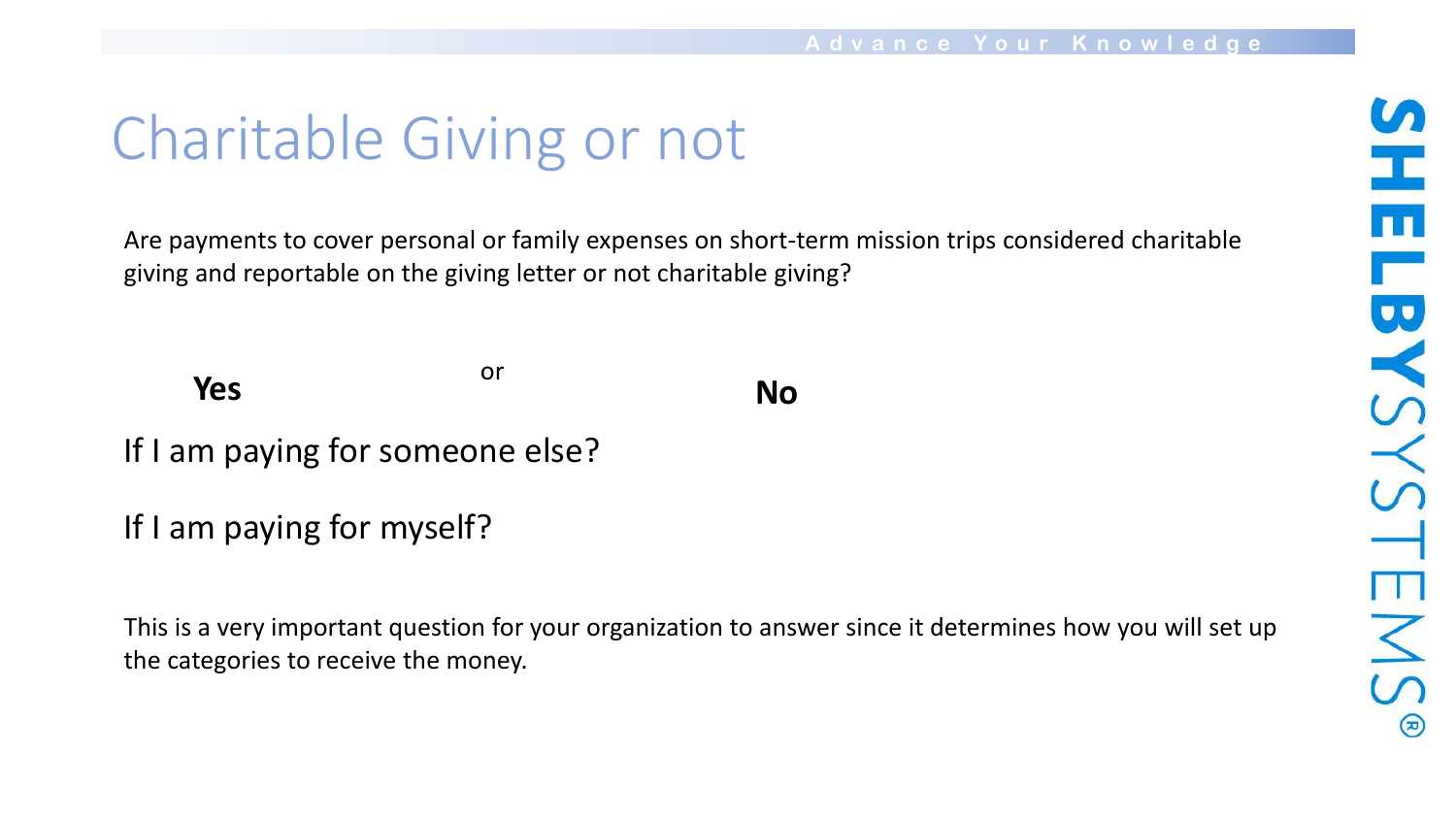# Short Term Mission Trip Charitable Giving?

The IRS has determined that participants in a short-term mission trip were not participating for personal benefit (Even if they enjoy mission involvement), but were representatives of the church/organization, thus the payments for the expense of the trip can be considered charitable contributions and can be reported on the giving letter if a "**significant**" portion of the trip is purpose-specific.

Please refer to the [IRS Publication 526](https://www.irs.gov/forms-pubs/about-publication-526), [Church and Clergy Tax Guide](https://www.ecfa.church/TaxBooks/Default.aspx), and the [ECFA website as well as their book called, "Charitable Giving Guide for Short-](https://www.amazon.com/Charitable-Giving-Guide-Short-Term-Mission/dp/1936233142)Term Mission Trips" for reference and information.

Do not take my word for it, do your research!!!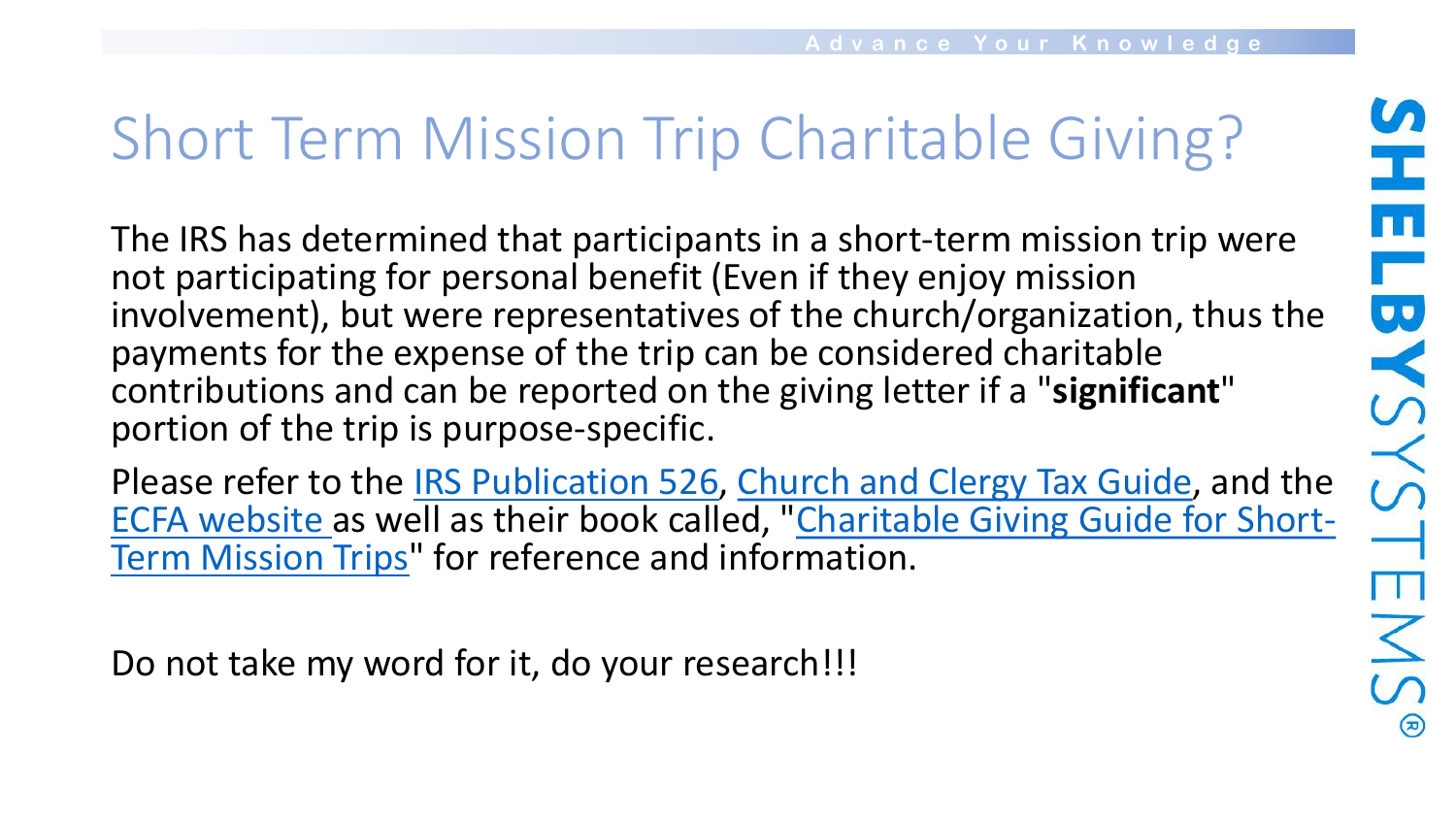# Can I designate my gifts to a specific person?

- Since the purpose of my gift is to help to cover my or another person's expenses on the trip, you can identify the person to whom you request your gift could be credited.
- Use soft terms in your publicity. Instead of "we commit or guarantee that this person will get the money" to "we will honor your **request** to provide this gift to reduce the participant's trip cost". ECFA recommends, "Contributions are solicited with the understanding that First Church has complete discretion and control over the use of all donated funds."
- Make sure your church/organization has a written policy on short-term mission trips approved by the appropriate board, committee, or person. It should cover what happens to the gift if the person requested has already received all their funds or does not go on the trip after receiving money. There is an example in the ECFA book.
- Provide template letters of support to the participants to use so that the correct terminology is used. There is an example in the ECFA book.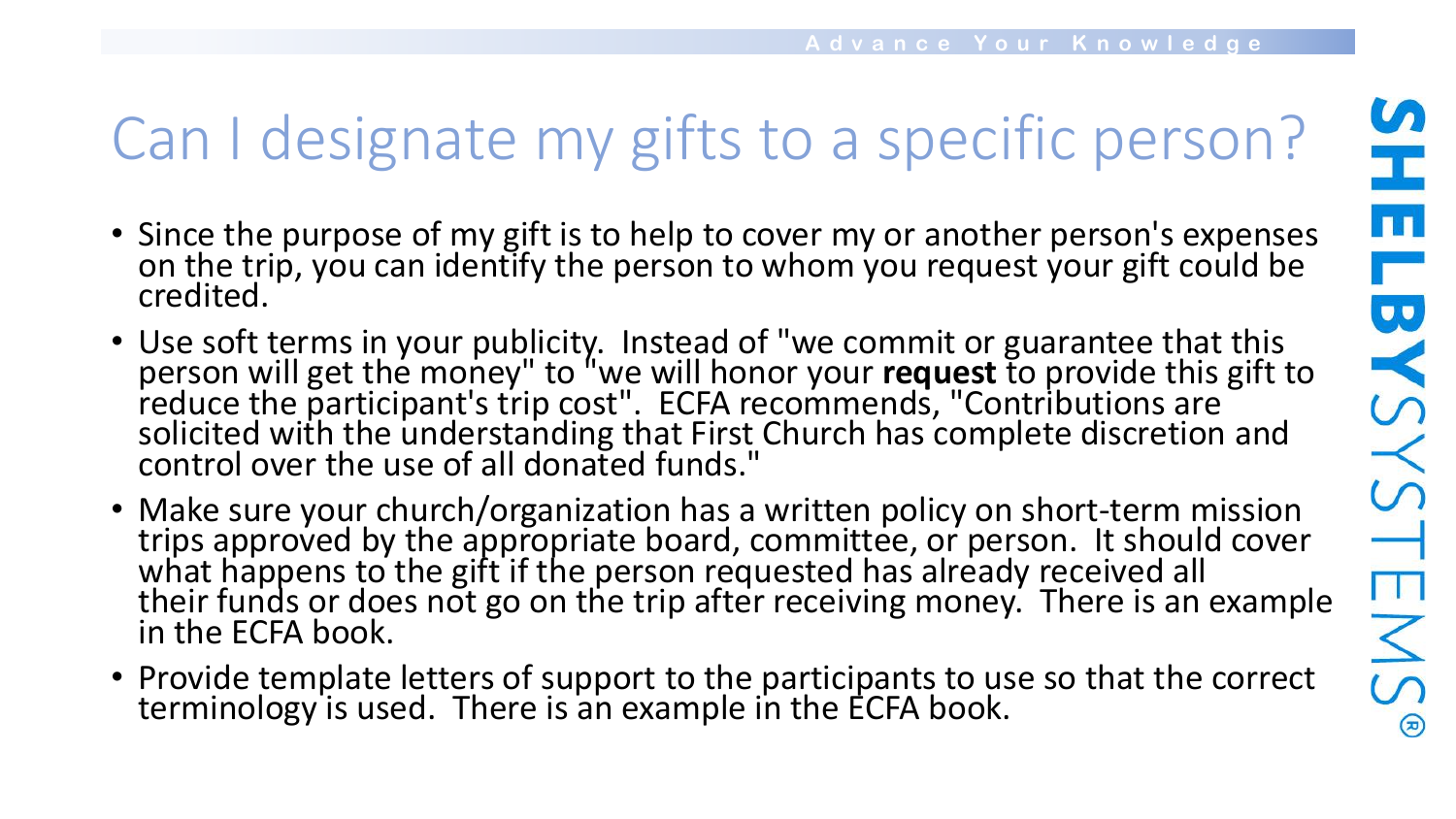# Step for tracking the Mission trip

Create the giving category in ChMS (If using ShelbyNext Financials, create the income account in financials and map the category to the account)

- Create a fund in On-Line Giving
- Link the Fund in Giving to the Category in ChMS
- Create a group(s) in ChMS
- Create a form in ChMS
- Link the form to ChMS with a Workflow

#### **Publicize the form and start receiving Registrations and payments.**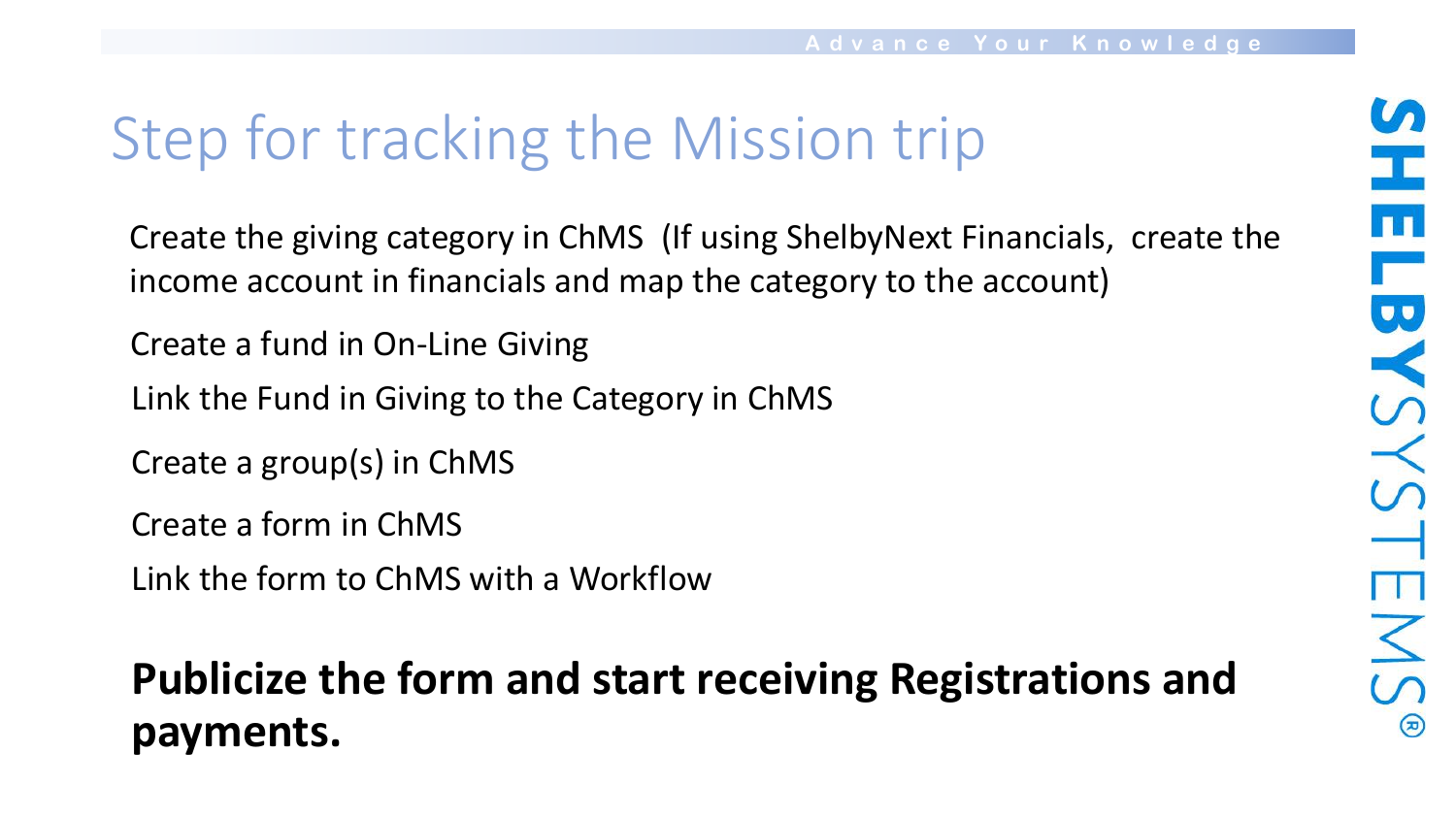## Set up the Category in ChMS

- Go to the Gear at the upper right part of the screen and select **Settings** and then select the **Giving** Tab
- Select "Giving Options and Categories" (Unless you renamed

Categories)

| Settings                                                                                                                                                                                                                                                          |                                                                                                                   |        |         |            |          |              |        |          |                         |
|-------------------------------------------------------------------------------------------------------------------------------------------------------------------------------------------------------------------------------------------------------------------|-------------------------------------------------------------------------------------------------------------------|--------|---------|------------|----------|--------------|--------|----------|-------------------------|
| General                                                                                                                                                                                                                                                           | Terminology                                                                                                       | Groups | Profile | Attendance | Check-In | Interactions | Giving | Services |                         |
|                                                                                                                                                                                                                                                                   | Online Giving Options<br>Turn Off Giving Links In Mobile Apps<br>ŕ<br>Do Not Show Give Now Link On My Giving Page |        |         |            |          |              |        |          |                         |
| Categories<br>To edit a Category, click the gear icon.<br>Click and drag the names into the order in which you would like them to appear on the "Input Giving" page.<br>Optionally, use the form at the bottom to add new Categories.<br><b>Active Categories</b> |                                                                                                                   |        |         |            |          |              |        |          |                         |
|                                                                                                                                                                                                                                                                   | <sup>1</sup> General Giving                                                                                       |        |         |            |          |              |        |          | Tax Deductible <b>♦</b> |
|                                                                                                                                                                                                                                                                   | # Guatemala Mission Trip - Fall 2022                                                                              |        |         |            |          |              |        |          | Tax Deductible <b>↓</b> |
|                                                                                                                                                                                                                                                                   | <b>1</b> Tithe 2021                                                                                               |        |         |            |          |              |        |          | Tax Deductible <b>↓</b> |
|                                                                                                                                                                                                                                                                   |                                                                                                                   |        |         |            |          |              |        |          |                         |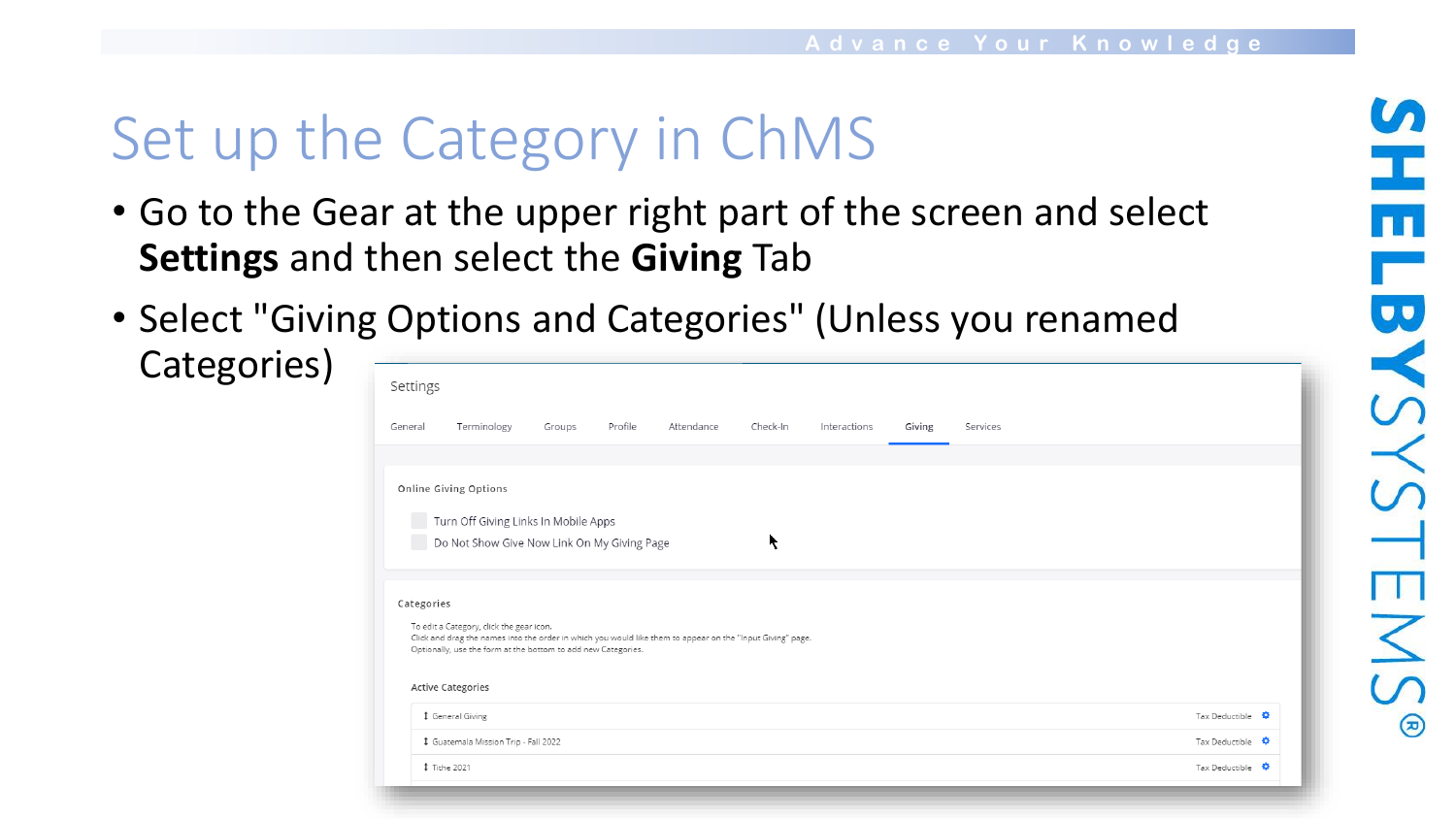### Set up the Category in ChMS

- Go below the list of categories and type in the new category name
- It will default to Active and Tax Deductible. Open and uncheck the tax-deductible if appropriate. Inactivate after the trip is complete.

| Settings                                         |                                                     |        |         |            |          |              |        |          |
|--------------------------------------------------|-----------------------------------------------------|--------|---------|------------|----------|--------------|--------|----------|
| General<br>₾                                     | Terminology                                         | Groups | Profile | Attendance | Check-In | Interactions | Giving | Services |
|                                                  |                                                     |        |         |            |          |              |        |          |
|                                                  | Category Name<br>Guatemala Mission Trip - Fall 2022 |        |         |            |          |              |        |          |
|                                                  |                                                     |        |         |            |          |              |        |          |
| $\blacktriangledown$                             | Active                                              |        |         |            |          |              |        |          |
| Active Categories show up when inputting giving. |                                                     |        |         |            |          |              |        |          |
| Tax Deductible                                   |                                                     |        |         |            |          |              |        |          |
|                                                  |                                                     |        |         |            |          |              |        |          |
| Save                                             | <b>Delete</b>                                       |        |         |            |          |              |        |          |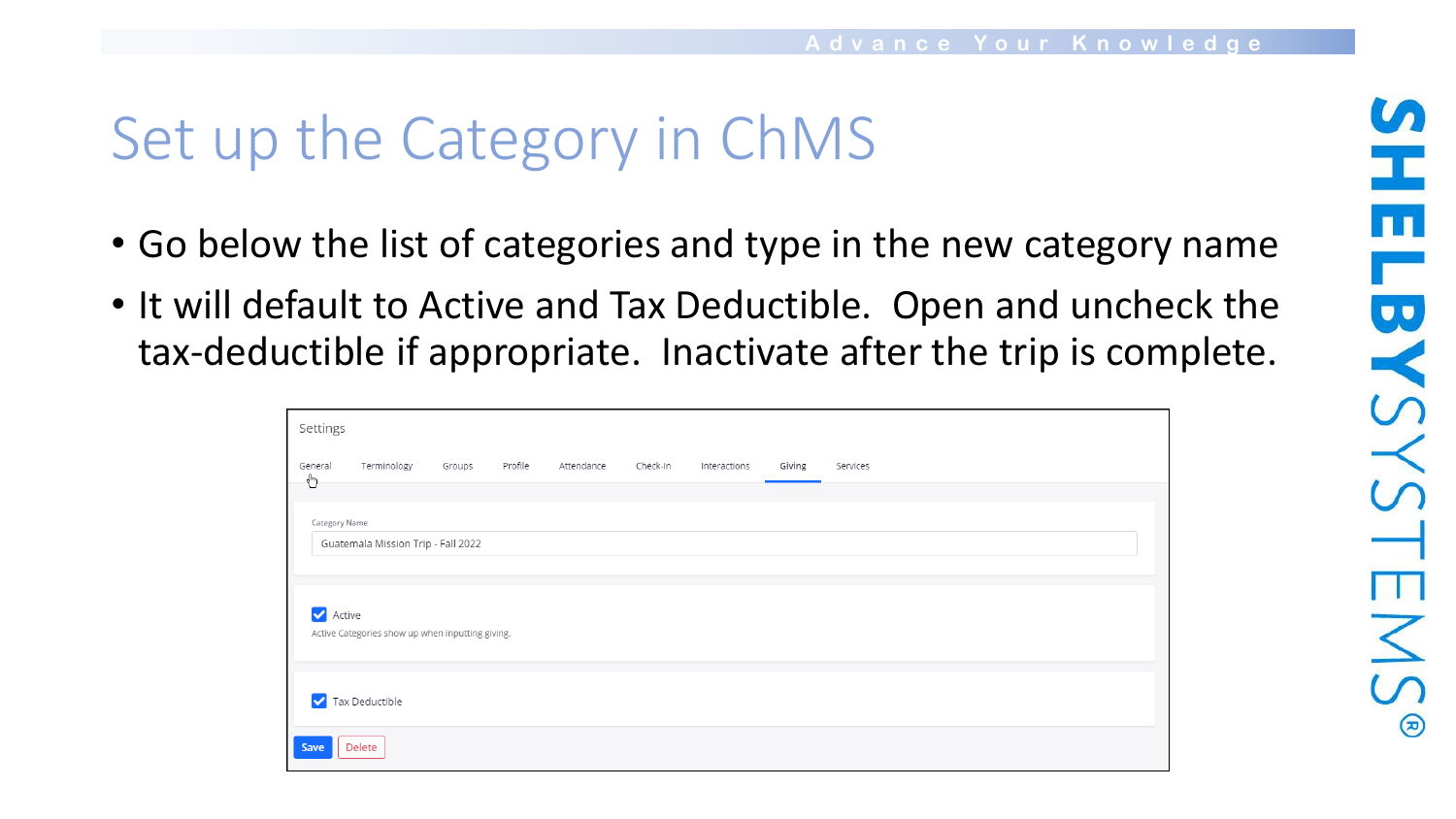# Set up the Category in ChMS

• Map the category to ShelbyNext Financials from the Giving Settings tab and ShelbyNext | Financials Account Sync Settings

| Map Your Categories To Your ShelbyNext   Financials Accounts |                |       |                                                           |                                                              |  |  |
|--------------------------------------------------------------|----------------|-------|-----------------------------------------------------------|--------------------------------------------------------------|--|--|
|                                                              | Category       |       | ShelbyNext   Financials Bank Account                      | ShelbyNext   Financials Income Account                       |  |  |
|                                                              | General Giving | مرر ا | 1-0-10110 ACB operating checking<br><b>Choose Account</b> | 1-10-40110 Offering-Tithes/pledge<br><b>Choose Account</b>   |  |  |
| Guatemala Mission Trip - Fall 2022                           |                |       | 1-0-10110 ACB Operating Checking<br><b>Choose Account</b> | 1-100-41170 Offering-Missions Trips<br><b>Choose Account</b> |  |  |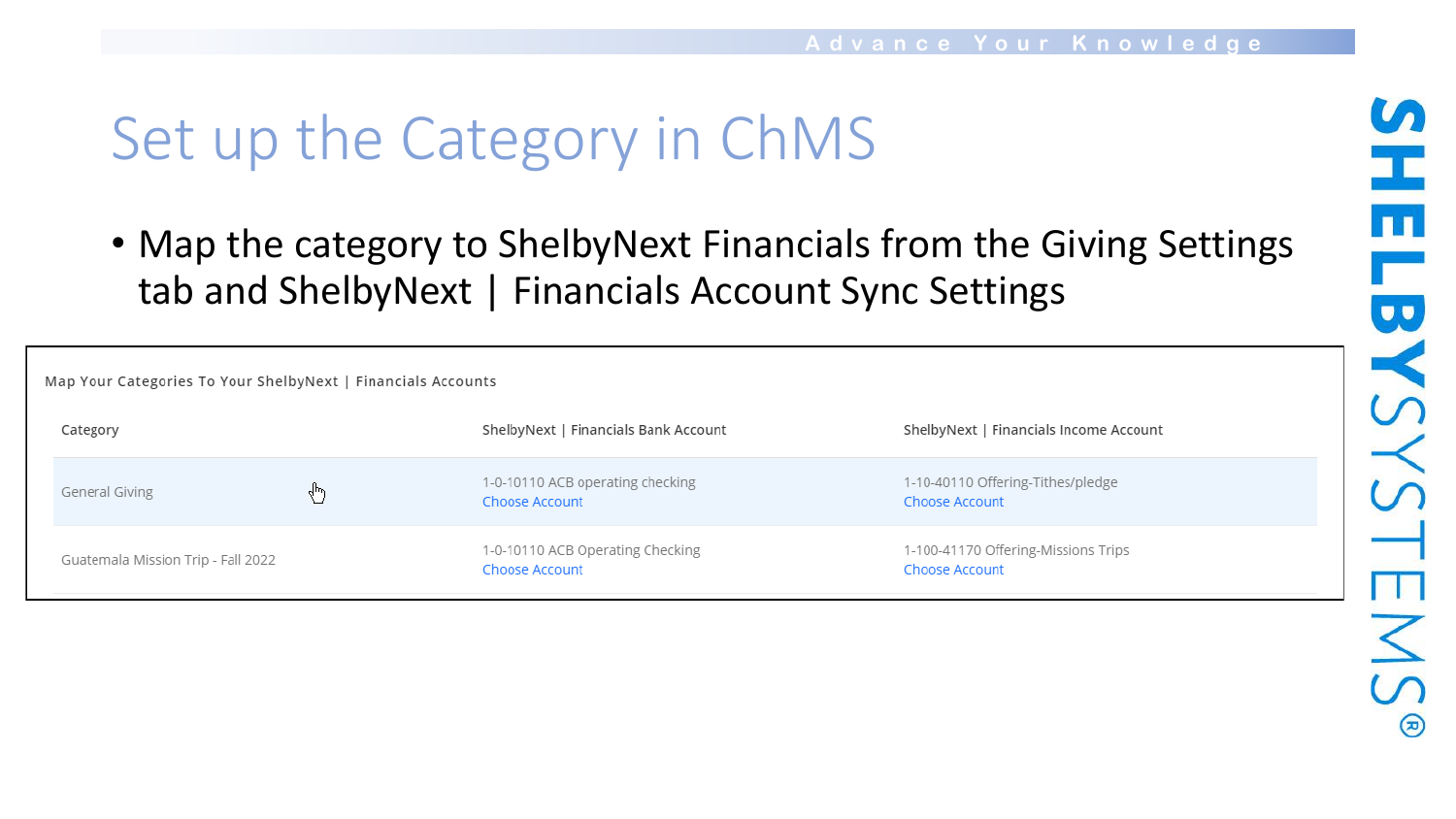# Set up the fund in On-Line Giving

- Click on Fund Management from the navigation on the left and select Add from the top of the screen
- Some organizations will have a Mission trip Parent fund and the trips as sub-funds
- You could activate the Note/Memo field if you were to allow them to request the money go to a specific individual but it is probably best to let the giving form manage this.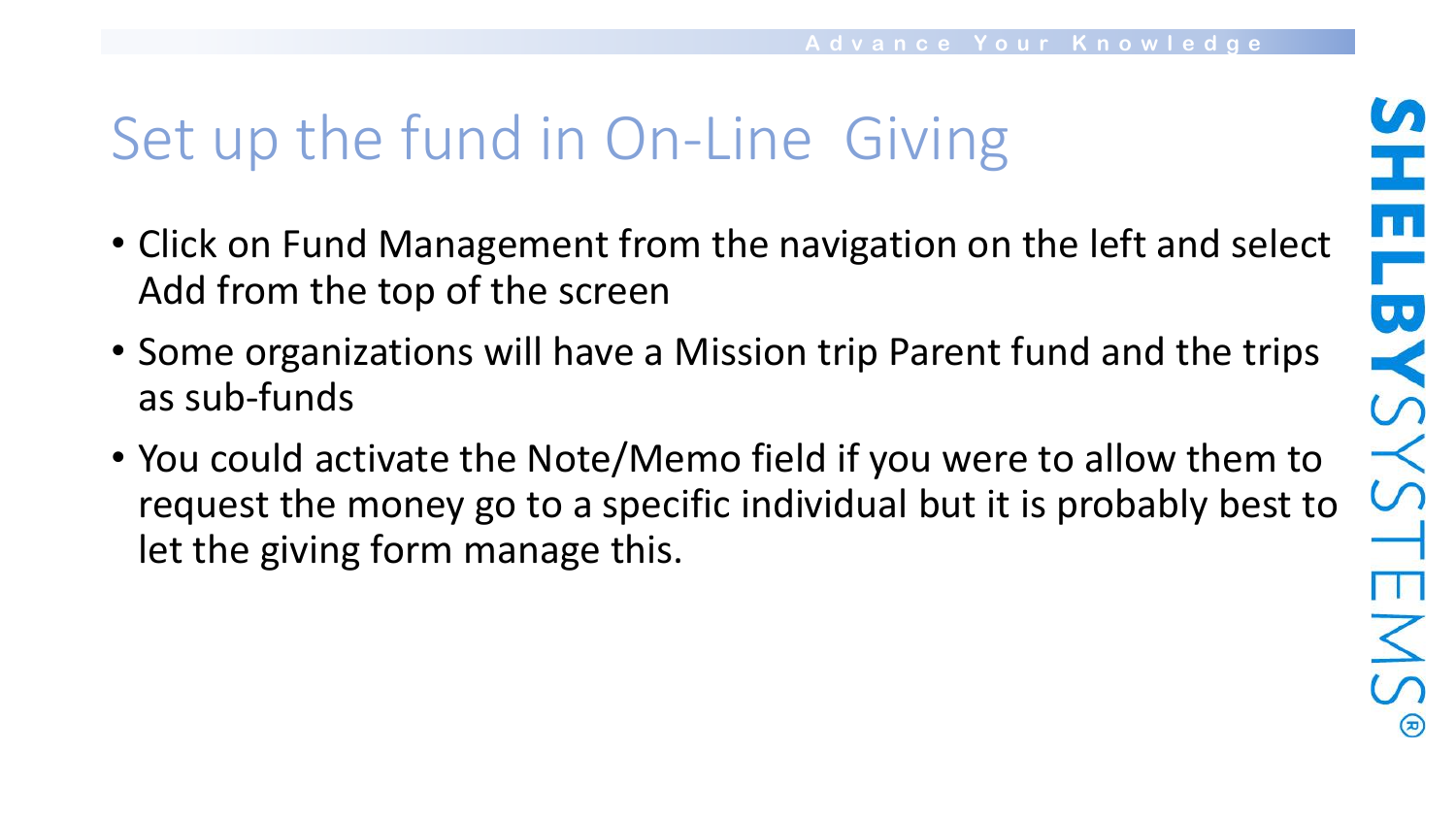### Set up the fund in On Line Giving

| <b>Add Fund</b><br>$\times$                                                                                                                                                                                   |  |  |  |  |  |  |  |
|---------------------------------------------------------------------------------------------------------------------------------------------------------------------------------------------------------------|--|--|--|--|--|--|--|
| Parent Frind<br>Missions Foreign                                                                                                                                                                              |  |  |  |  |  |  |  |
| Sub-Fund Name<br>Guatemala Trip - Fall 2022                                                                                                                                                                   |  |  |  |  |  |  |  |
| Start Date<br>End Date<br>06/01/2022<br>圖<br>10/26/2022<br>圃<br>▥<br>Ш                                                                                                                                        |  |  |  |  |  |  |  |
| Show note/memo field for this fund $\Theta$                                                                                                                                                                   |  |  |  |  |  |  |  |
| Sub-Fund Keyword                                                                                                                                                                                              |  |  |  |  |  |  |  |
| Sub-Fund Code                                                                                                                                                                                                 |  |  |  |  |  |  |  |
| Fund Goal-                                                                                                                                                                                                    |  |  |  |  |  |  |  |
| If fund goal is met:                                                                                                                                                                                          |  |  |  |  |  |  |  |
| • Allow the fund to remain active and goal to be exceeded<br>$\circ$ Deactivate the fund but allow recurring gifts to continue $\bullet$<br>$\circ$ Deactivate the fund and end all recurring gifts $\bullet$ |  |  |  |  |  |  |  |
| Add fund to the following giving form(s)                                                                                                                                                                      |  |  |  |  |  |  |  |
| Hide from Kiosk                                                                                                                                                                                               |  |  |  |  |  |  |  |
| Do not sync to ChMS <sup>●</sup>                                                                                                                                                                              |  |  |  |  |  |  |  |
| A New funds will not automatically appear on your giving form. Check fund Items within Form<br>Properties to add to your form.                                                                                |  |  |  |  |  |  |  |
| Save<br>Cancel                                                                                                                                                                                                |  |  |  |  |  |  |  |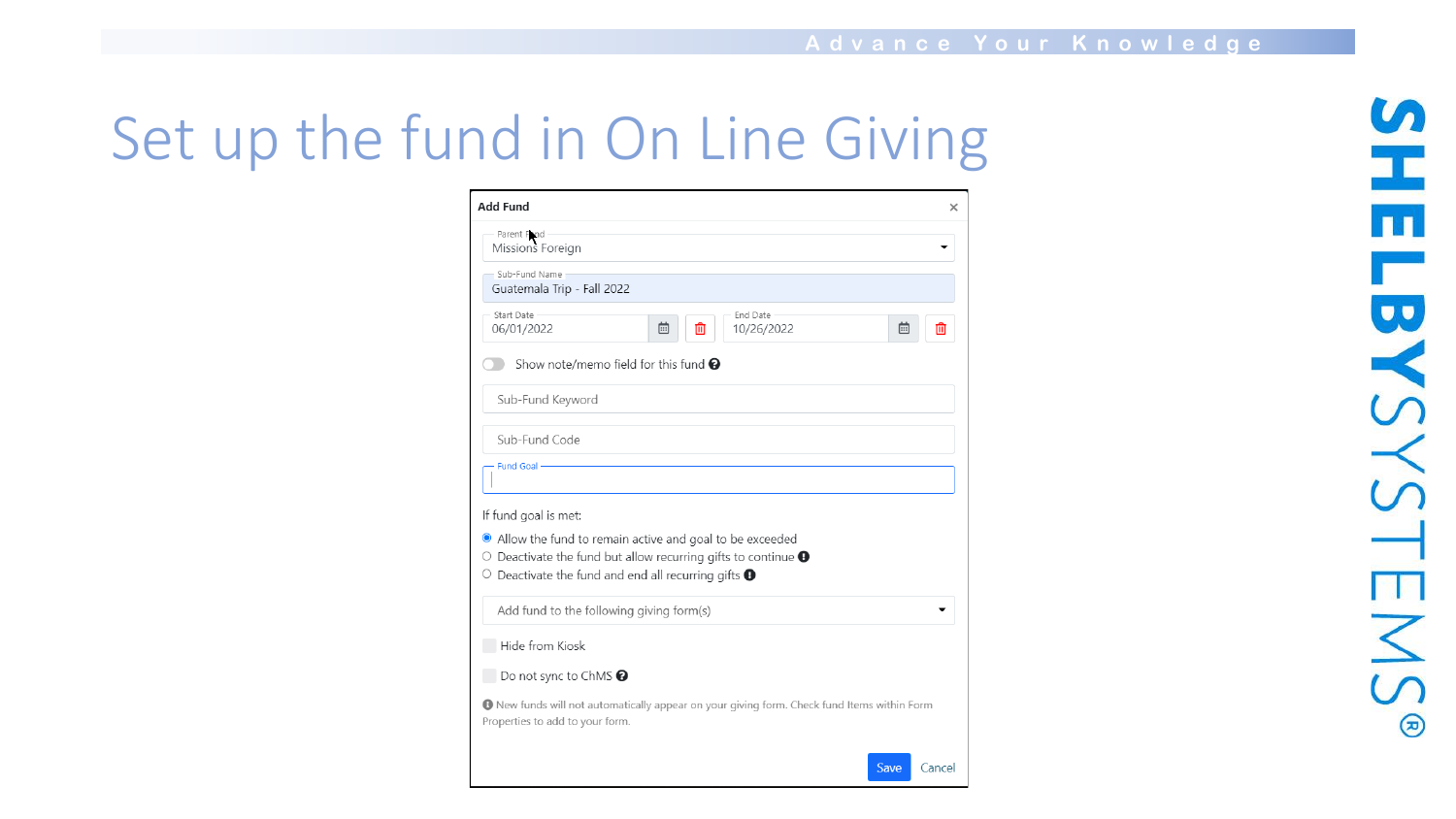# Set up the fund in ShelbyNext Giving

• Go to ChMS Integration in Settings to map your funds to ChMS

| <b>Edit Fund Mappings</b>                  |              | ×                           |
|--------------------------------------------|--------------|-----------------------------|
| <b>Giving System Fund:</b>                 |              |                             |
| Mission Trip Guatemala - Fall 2022         |              |                             |
| <b>ShelbyNext Membership Fund:</b>         |              |                             |
| Mission Trip Guatemala Youth               | $\checkmark$ |                             |
| <b>Default Fund:</b><br>No<br>$\checkmark$ |              |                             |
|                                            |              | Save Fund Mapping<br>Cancel |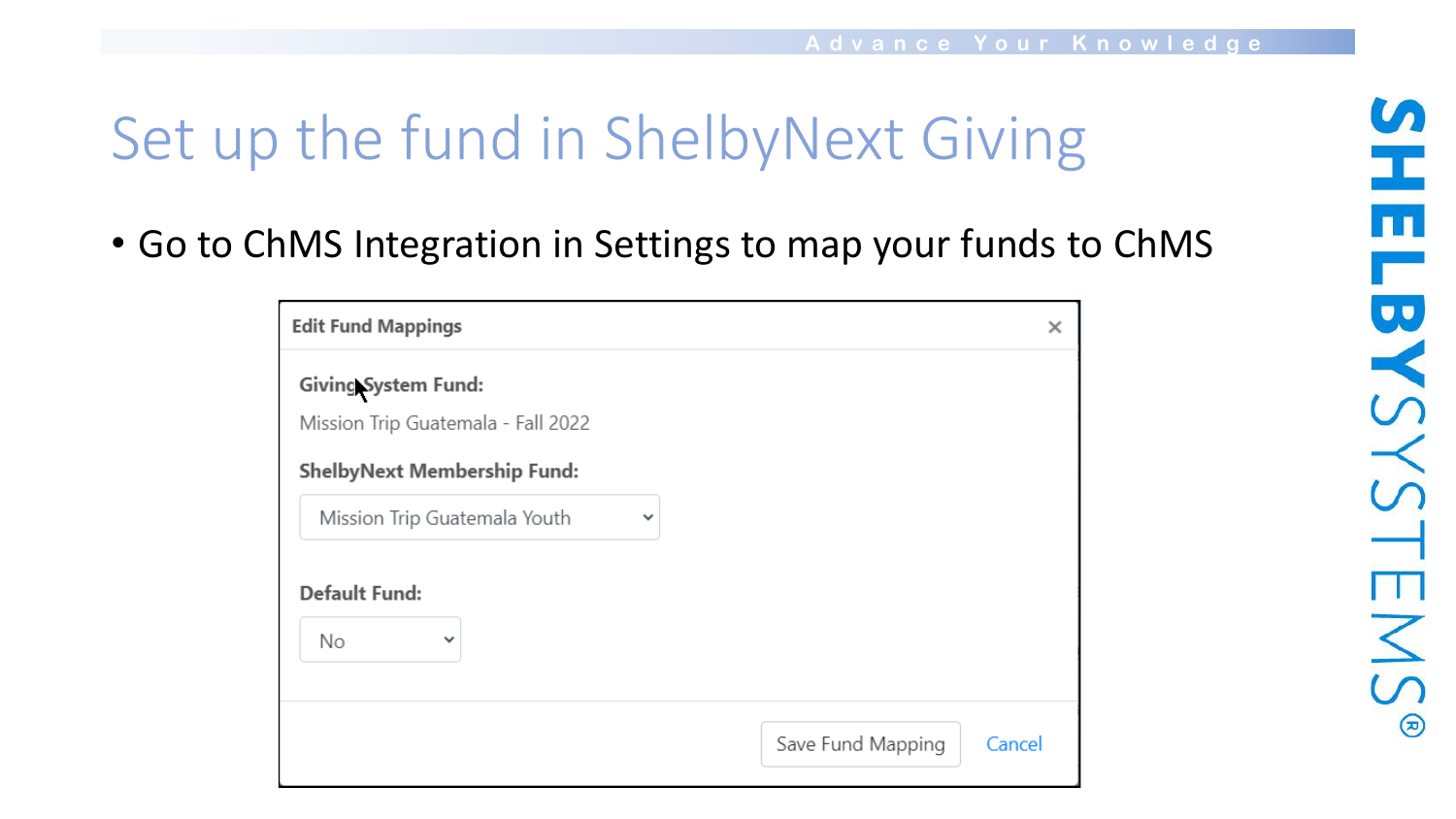### Create the Form

- Registration Form?
- Giving Form?
- Both 2 separate forms?
- Both 1 form with both included?
- If the form is multi-purpose, then use the conditional function in the form item settings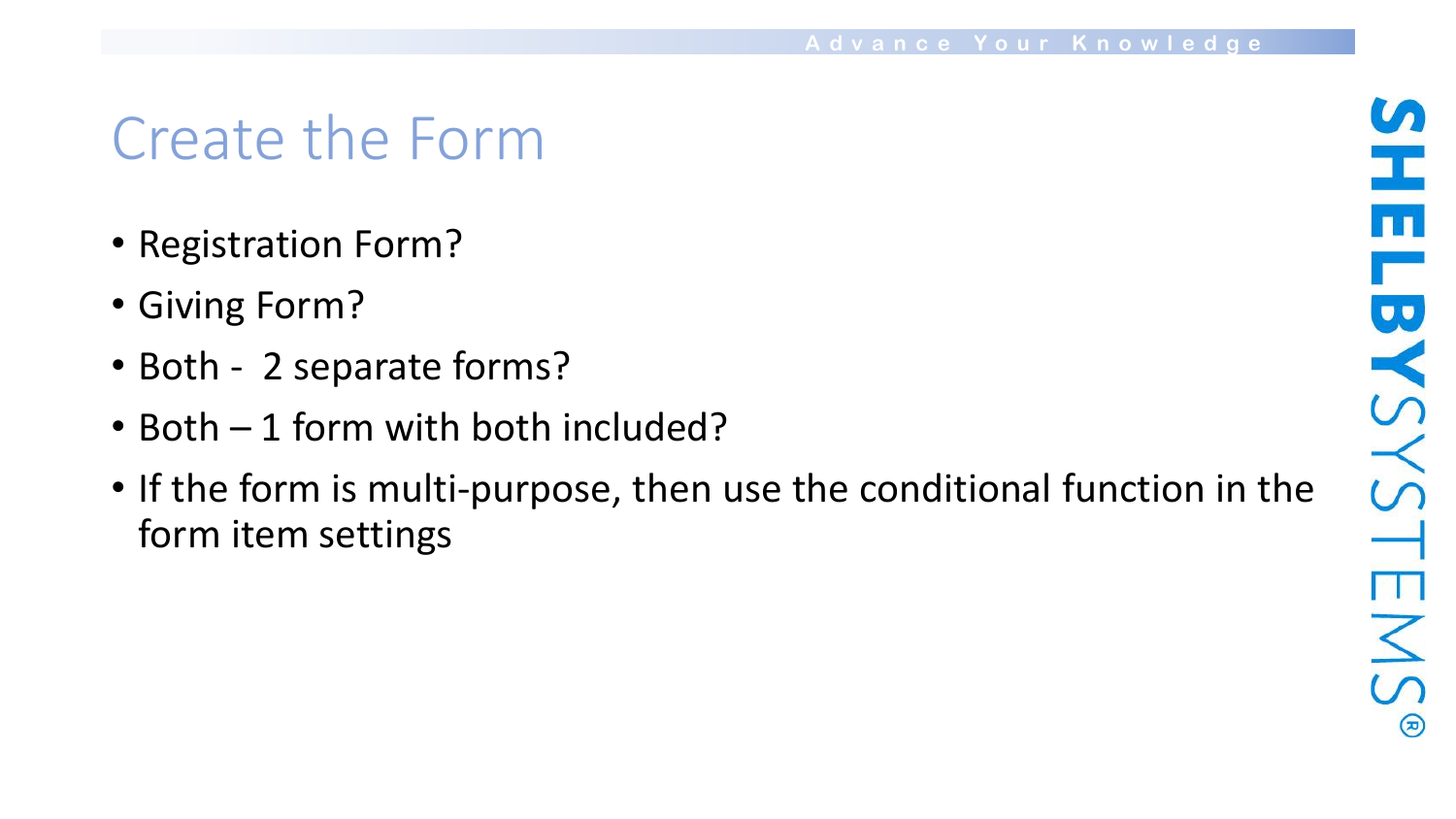## Form Considerations

- Will the trip participants' names be provided in a drop-down list to be selected for payments to their trips or use a text field? If using a drop down, the form would have to be updated when someone registers and is approved.
- Should you use a separate form for each trip or one for all trips?
- Will the form be used for the registration of the team members, collect their payments, and to contribute to another person's trip?
- Use the Email option to confirm registration, notify the team leader or registrations, or provide contribution confirmation
- [Link to Form](https://90726.shelbynextchms.com/external/form/a7d8c94b-459d-442f-acdd-0701902563ba)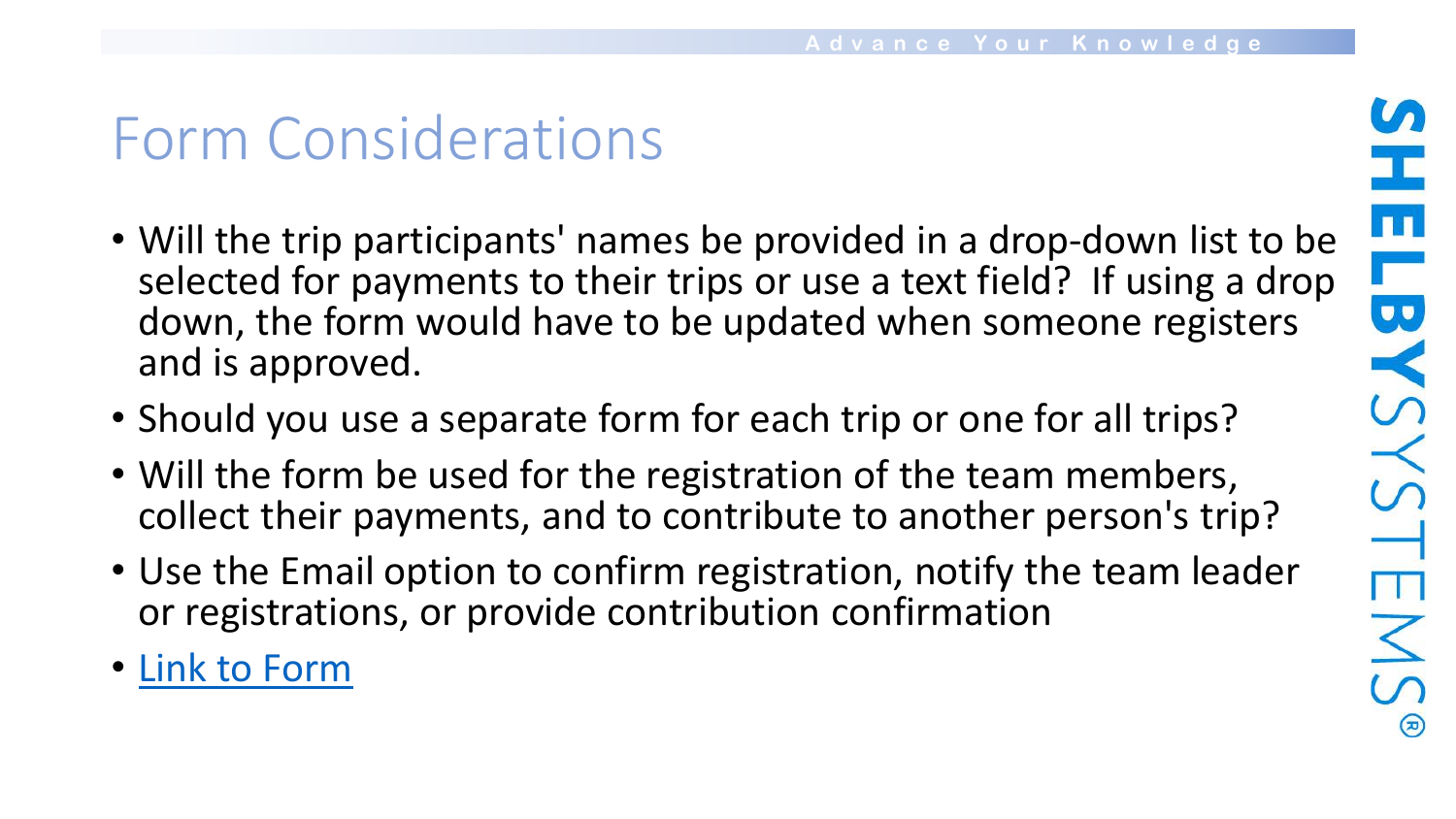### Create the Groups in ChMS

- What kind of groups are needed to manage the trip?
- General trip group for communicating and track attendance for team meetings.
- Groups to track individual team preferences
- Groups to track skills needed for the trip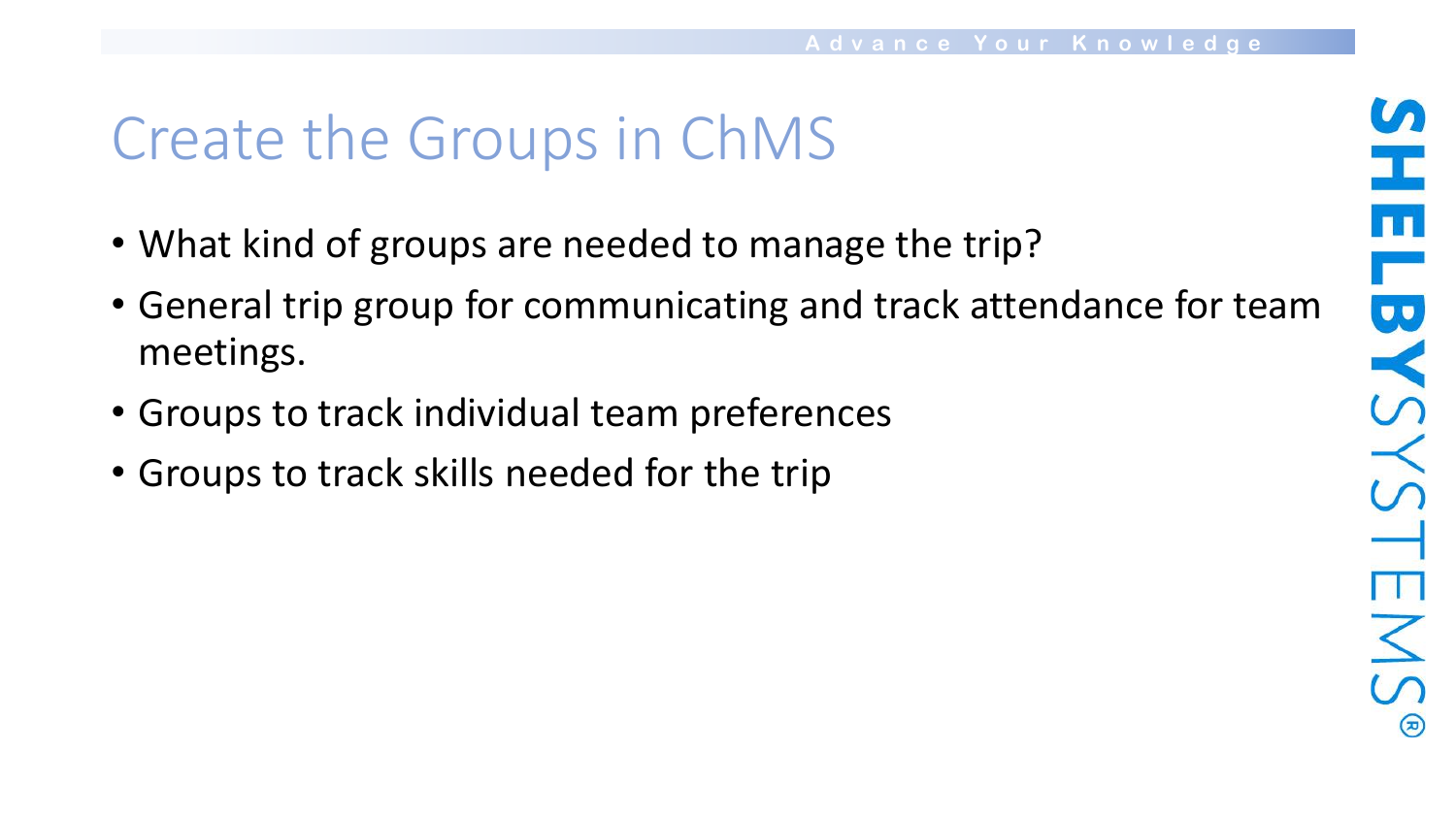#### Create the Workflow

- Would be best to use one trip per form if using the workflow to sync to ChMS and groups
- Make sure the group names exactly match the selections on the form field selection options to work with the workflow.

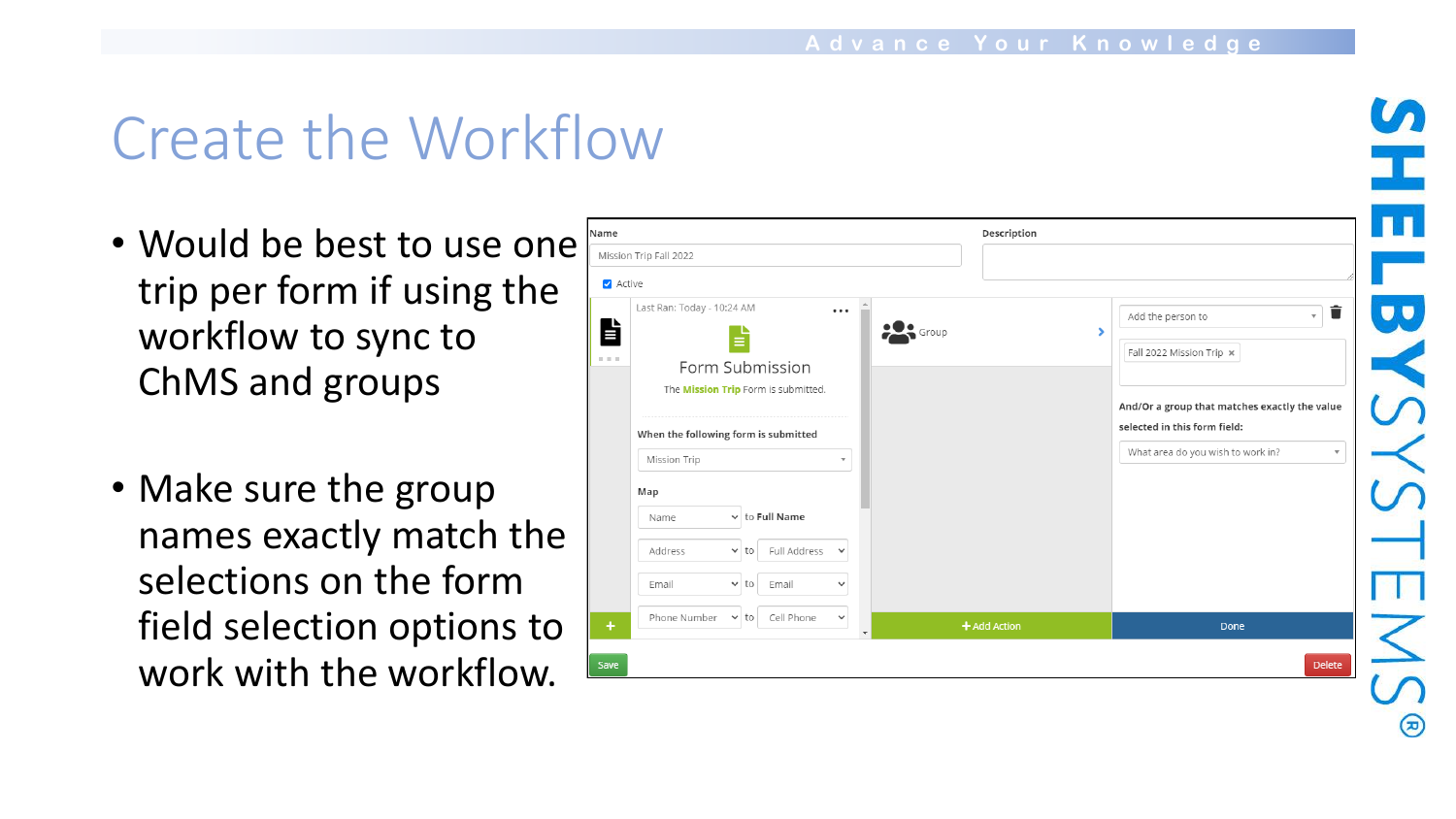# Suggestions for ChMS Record

- Scan the passport picture, medical documents, or any other important documents and place it into Documents
- Use Configurable date and text fields to track important data that would be valuable for this and additional trips, like Passport expiration date.
- Use Interactions to remind trip leaders of significant dates or remind trip members of actions not taken.
- Use Schedules to create teams and positions to help organize the team members for service on the trip.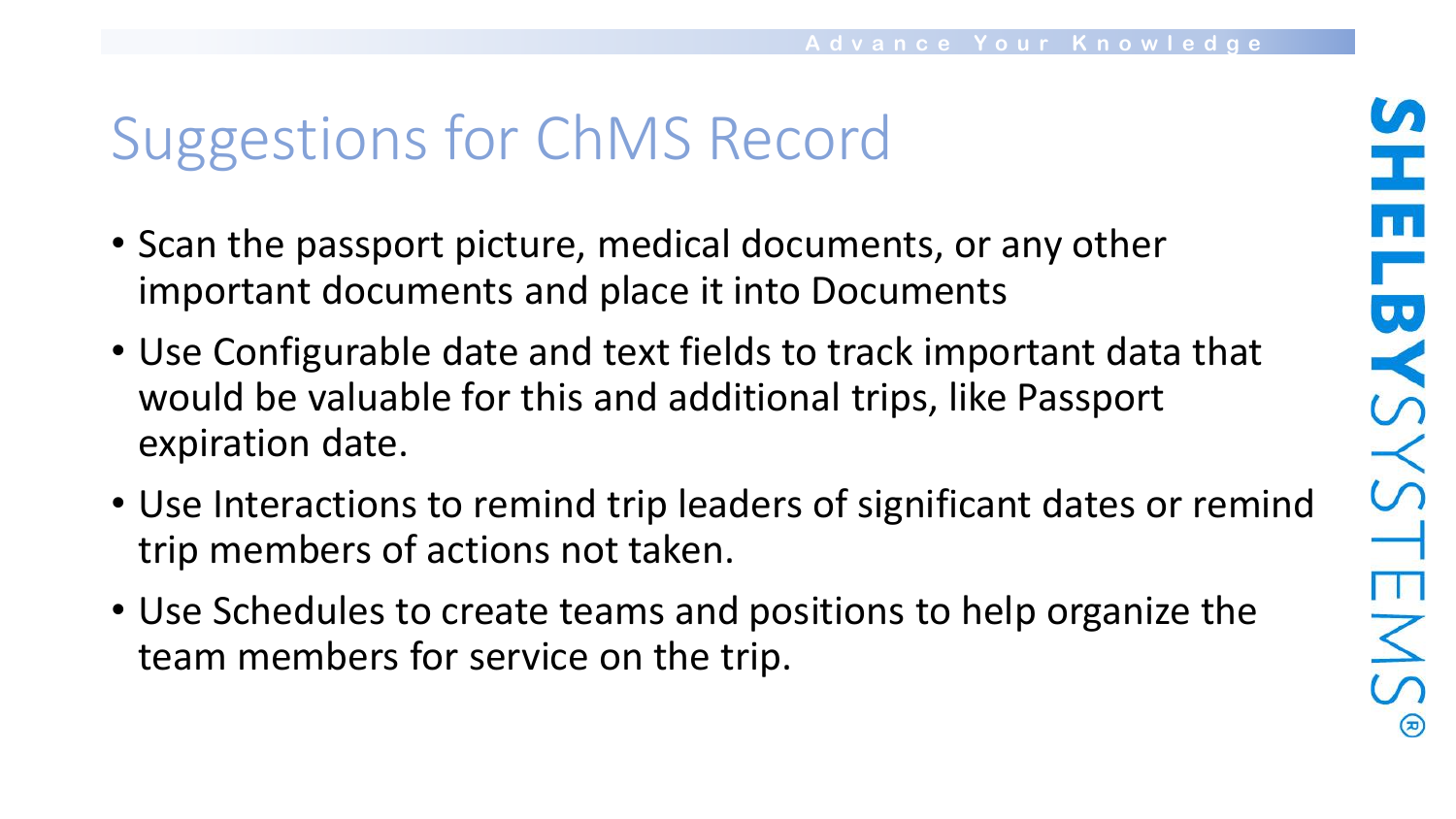## Where can I watch this video again?

#### **Watch or Register to attend Webinars**

**@** [Community.Shelbysystems.com](http://community.shelbysystems.com/)

#### **Now Including Slides to Download**



工 **LBYSYSTEMS**  $\circledast$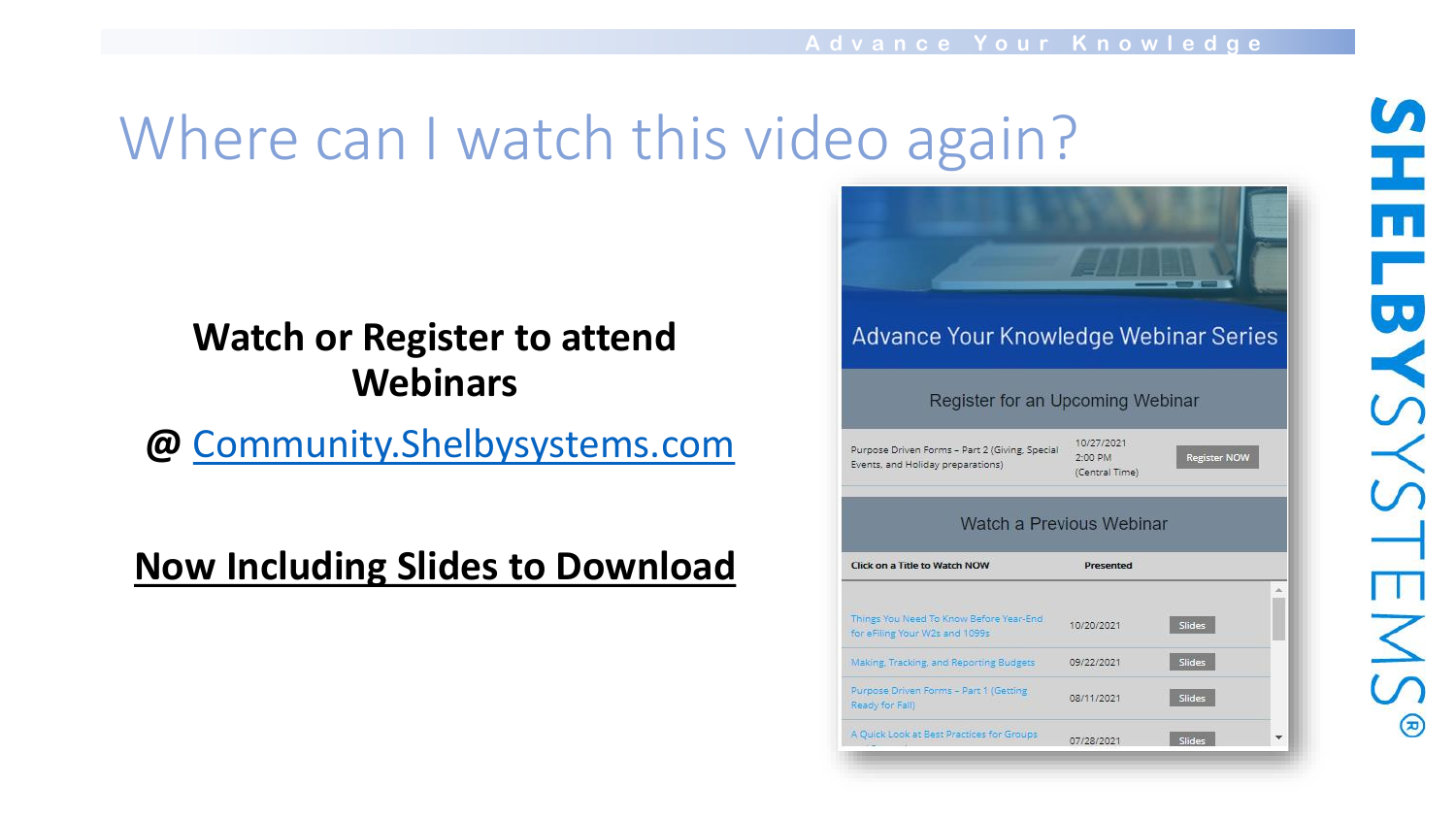# Next "Advance Your Knowledge" Webinar

# **Tracking Credit Card Activity in ShelbyFinancials**

**Date: 6/29/22**

#### **Time:** 3pm E/2pm C/12pm P

#### **Led by: Carmen Dea and Mark Crain** Staff Trainers

If you have staff who use a company credit card, or even if you have several cards linked to the same account, you could be tracking this in your Financials. You can enter or import transactions from charges made by users. You can reconcile the recorded activity against the statement. You will have a much more accurate assessment of vendor expenses. Find out the mechanics, the tips and tricks, and how it all works inside of your existing Account Payable application if you have ShelbyFinancials.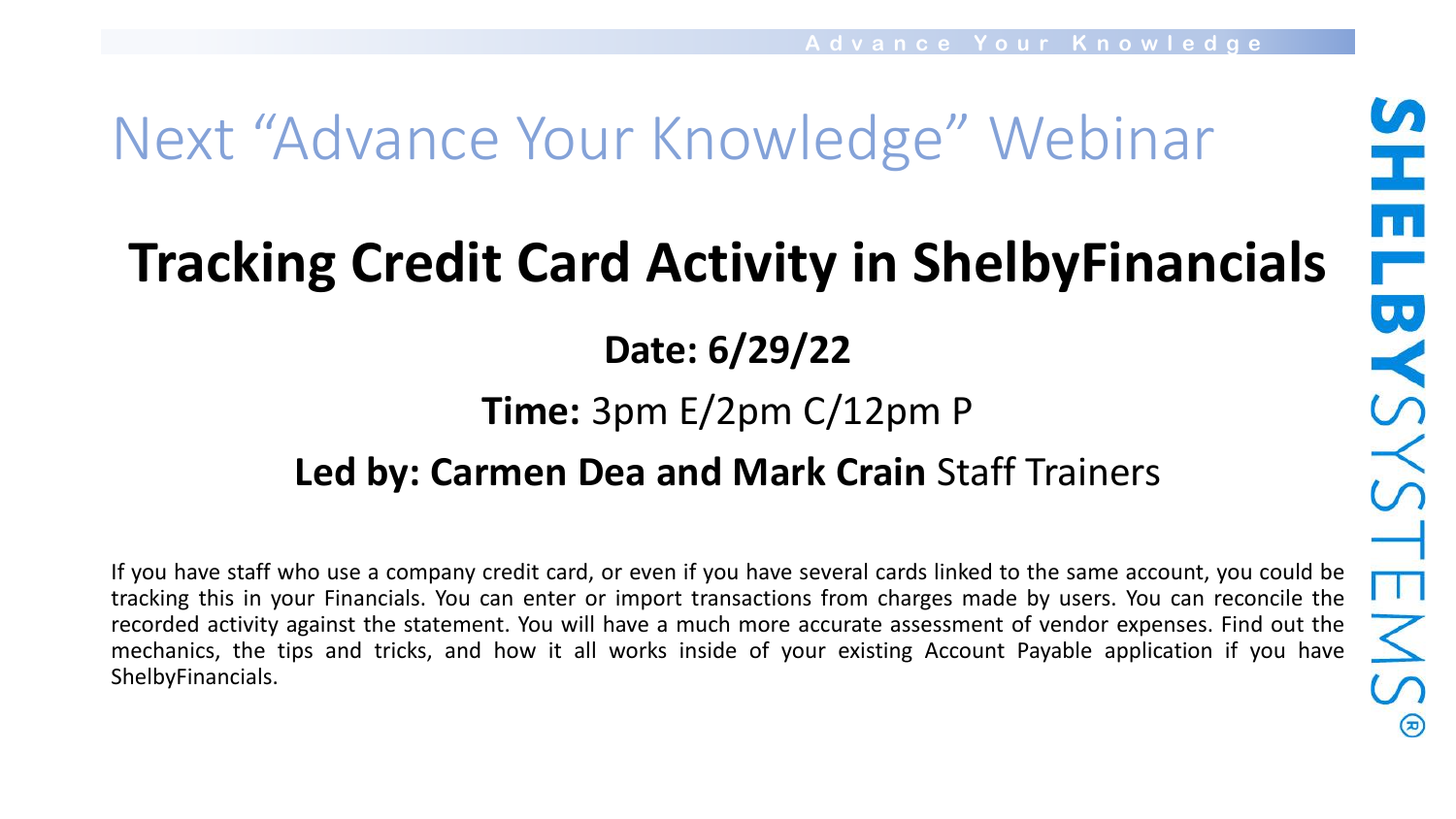### Virtual Workshops

#### Virtual Workshops for Spring & Summer!!!!

| 101 Financial & ChMS Workshops<br>4 days of online classroom instruction, 3 hours<br>each day<br>Detailed workbooks, quizzes & discussion<br>included!!!                                                                                       | Click Here to Register  |
|------------------------------------------------------------------------------------------------------------------------------------------------------------------------------------------------------------------------------------------------|-------------------------|
| Lots of great ideas & skill-building lessons<br>$\bullet$                                                                                                                                                                                      |                         |
| 201 Financial & ChMS Workshops<br>Beyond the basics, for the customer who is<br>already using Financials or ChMS<br>Multiple classes available; sign up for as many as<br>you like!<br>Detailed workbooks, quizzes & discussion<br>included!!! | <b>Now Available!!!</b> |